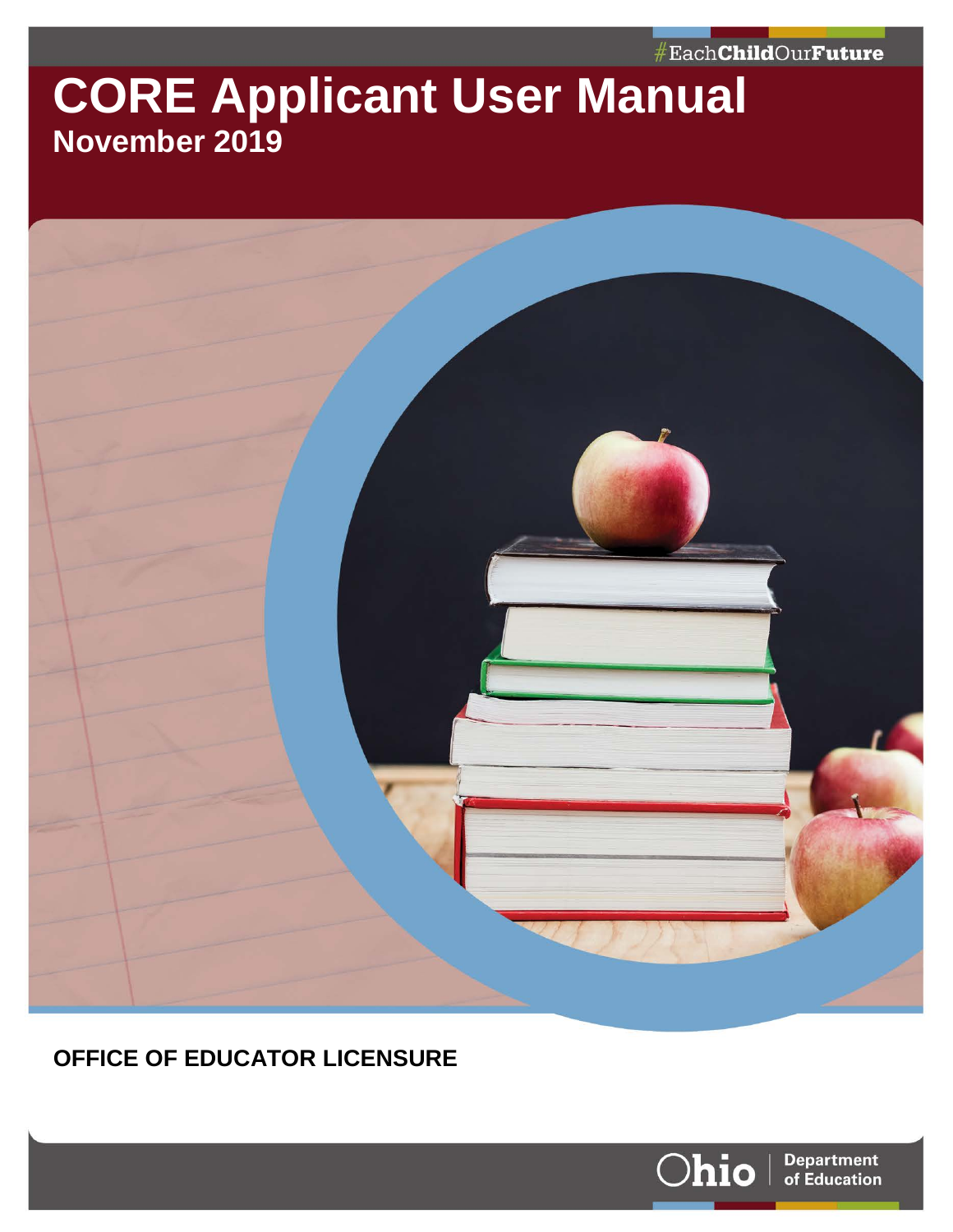# **Table of Contents**

<span id="page-1-0"></span>

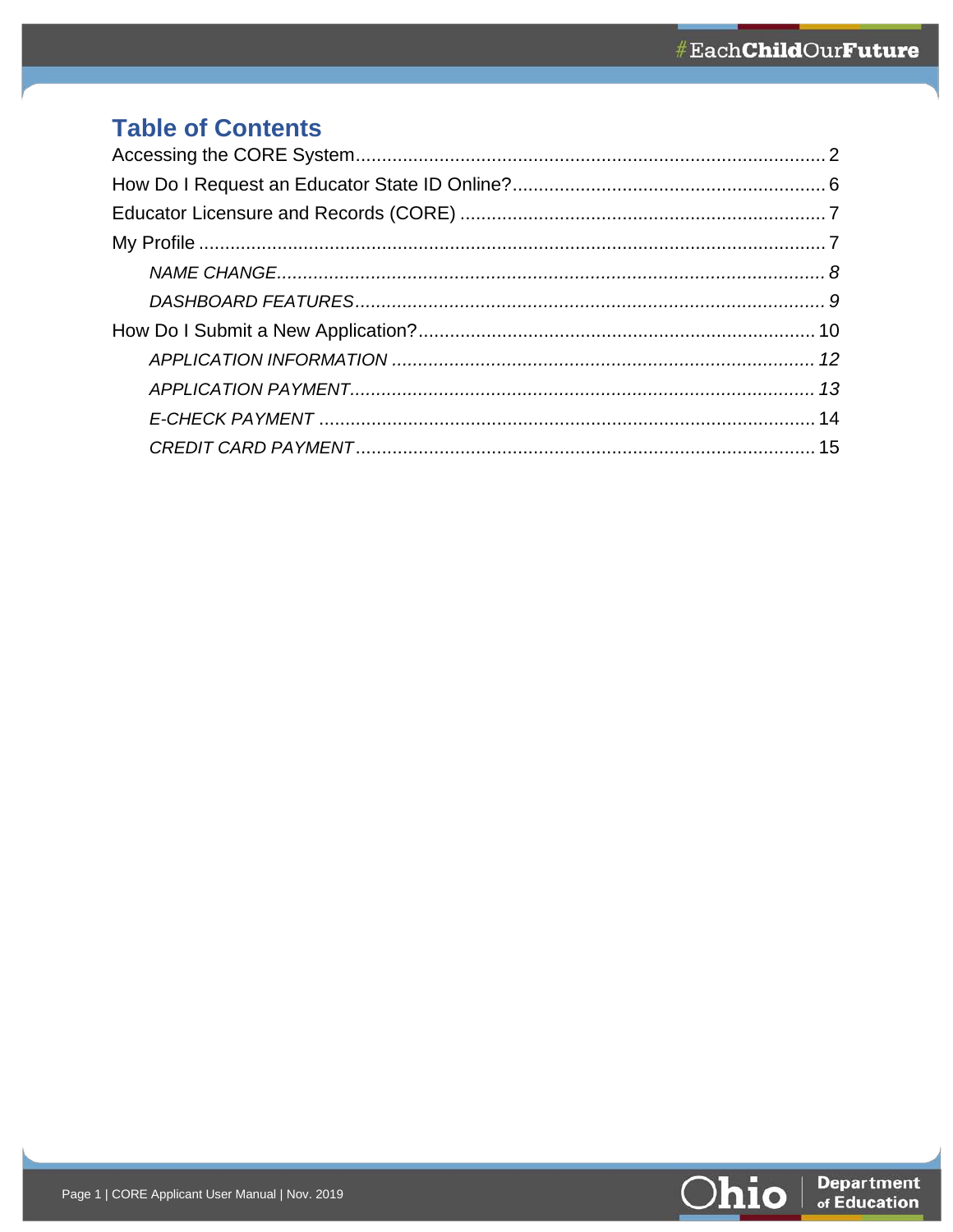## **Accessing the CORE System**

Access to the Ohio Department of Education's Connected Ohio Records for Educators (CORE) system is available through the Department's OHID portal. The OHID portal is an identity solution from the InnovateOhio Platform. The goal of OHID is to create one simple and secure location for all Ohio citizens to access information and conduct business with the State of Ohio. Through OHID, Ohio Department of Education users can access Department of Education and other statewide applications in a more secure, streamlined way.

Users must have an OHID account to access the CORE system. Begin by visiting the Department's webpage at [education.ohio.gov.](http://www.education.ohio.gov/) 

**Step 1**. Click the *Login* link at the top of the page.



(**Figure 1** Department of Education Homepage)

**Step 2**. Choose *OHID Portal*.

| A teacher, superintendent, parent, or<br>other customer of the Department of<br><b>Education:</b>                                                                             | An employee of the Department of<br><b>Education:</b><br>The SAFE portal has now been integrated with myOhio. In     |
|-------------------------------------------------------------------------------------------------------------------------------------------------------------------------------|----------------------------------------------------------------------------------------------------------------------|
| The SAFE portal has now been integrated with OH ID. In<br>order to access your existing SAFE applications, please<br>click the button below to access the new OH ID platform. | order to access your existing SAFE applications, please<br>click the button below to access the new myOhio platform. |
| Important: Your SAFE credentials will not work in the<br>OH ID platform.<br>Please create a new OH ID account if you do not already                                           |                                                                                                                      |
| have one.<br><b>OHID PORTAL</b>                                                                                                                                               | <b>MYOHIO PLATFORM</b>                                                                                               |
| Need Help? Visit the Department of Education OH ID Portal<br>Help webpage for information on how to access and<br>navigate the OH ID portal.                                  |                                                                                                                      |

(**Figure 2** Login Option Dialog Box)

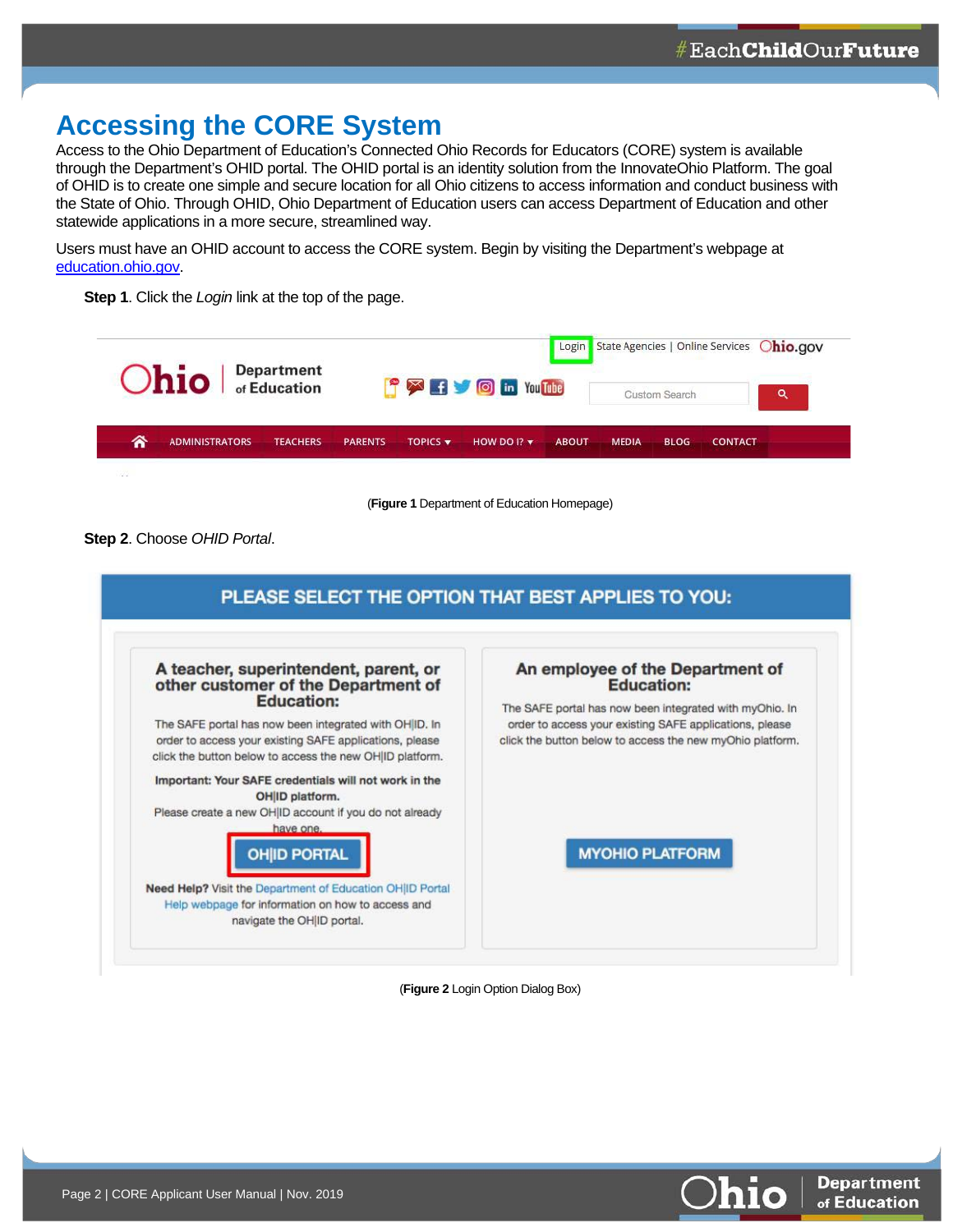**Step 3**. Enter your username and password and click *Log In*. If you do not have an OHID account, click *Create New*  Account and follow the instructions to create one. Click [here](http://education.ohio.gov/Topics/Department-of-Education-OH-ID-Portal-Help#loginhttp://education.ohio.gov/Topics/Department-of-Education-OH-ID-Portal-Help) to view the Department of Education OHID Portal Help webpage for additional assistance (see *How to Create a New OHID Account and Department of Education Profile* under **Resources**). Click the *Forgot username/password?* link if you do not remember your username or password.

| <b>AOHID</b><br><u> De Santa de la Caracción de la caracción de la caracción de la caracción de la caracción de la caracción de la caracción de la caracción de la caracción de la caracción de la caracción de la caracción de la caracción de </u> |  |
|------------------------------------------------------------------------------------------------------------------------------------------------------------------------------------------------------------------------------------------------------|--|

|      |                                                                                    | $\Theta$ OH ID<br>Username: |
|------|------------------------------------------------------------------------------------|-----------------------------|
|      | Please login to access the Ohio ID Portal using your<br>OH ID Account.             | Password                    |
|      | Please click the link below to create your OH ID<br>Account in a few simple steps. |                             |
| 441M | Create New Account >                                                               | <b>ALog In</b>              |
|      |                                                                                    | Forgot username/password?   |
|      |                                                                                    | Problems logging in?        |

This system contains State of Ohio and United States government information and is restricted to authorized users ONLY. Unauthorized access, use, misuse, or modification of this computer system or of the data contained herein or in transit to and from this system is strictly prohibited, may be in violation of state and federal law, and may be subject to administrative action, civil and criminal penalties. Use of the system is governed by U.S. law and Ohio law and policies.

You have no expectation of privacy in any material placed or viewed on this system except where Ohio or Federal statutes expressly provide for such status. The State of Ohio monitors activities on this system and may record and disclose those activities internally and to law enforcement and other entities to ensure the proper and lawful use of its information and resources, in accordance with federal and state law. Such monitoring may result in the acquisition, recording and analysis of all data being communicated, transmitted, processed or stored in this system by a user. The State of Ohio complies with state and federal law regarding legally protected confidential information but may not treat any other use as private or confidential. ANYONE USING THIS SYSTEM EXPRESSLY CONSENTS TO SUCH MONITORING.

(**Figure 3** OHID Homepage)

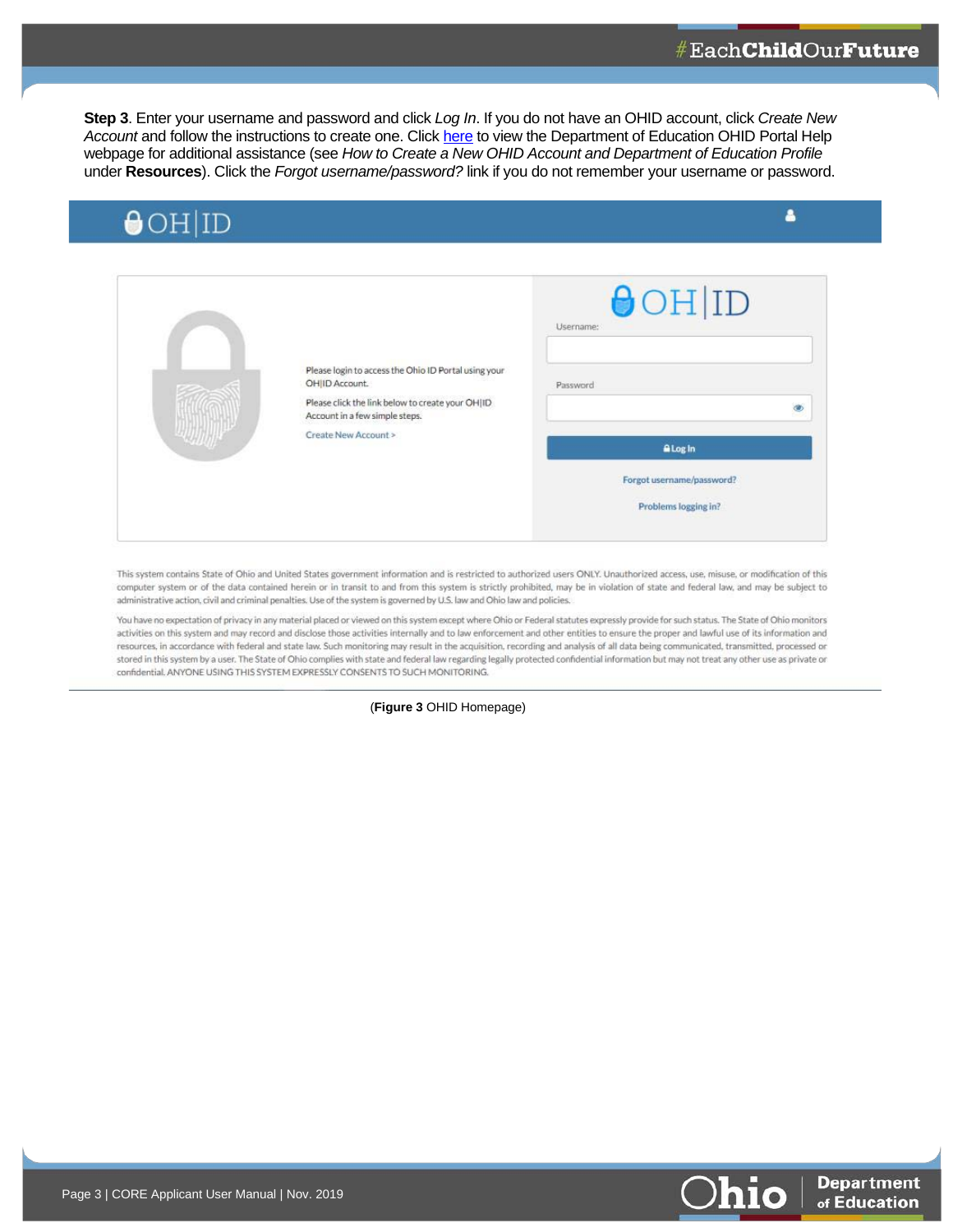**Step 4**. The *My Apps* section of the OHID homepage will be displayed after you successfully log in to the system.

| Đ<br>OH ID                                                                                                |                                                                                                               |                                                                                                                                                                   |
|-----------------------------------------------------------------------------------------------------------|---------------------------------------------------------------------------------------------------------------|-------------------------------------------------------------------------------------------------------------------------------------------------------------------|
| User Account Management $\sim$<br>Home                                                                    | Help Center $\vee$                                                                                            |                                                                                                                                                                   |
| <b>My Apps</b>                                                                                            |                                                                                                               |                                                                                                                                                                   |
| additional approval.                                                                                      |                                                                                                               | You are currently subscribed to the apps below - clicking the "X" on the app tile will unsubscribe you from the app and reinstating your subscription may require |
| Educator<br>Licensure and<br>Records (CORE)<br>Apply, renew, and<br>maintain licenses                     | <b>Human Resources</b><br>Management<br>System (HRMS)<br>Timecard entry and<br>leave requests                 | B<br>Learning<br>Management<br>System (LMS)<br>Online training tool                                                                                               |
| 33<br><b>Ohio Education</b><br><b>Directory System</b><br>(OEDS)<br>Directory of schools<br>and districts | ServiceNow<br>ServiceNow                                                                                      | $\mathbf{x}$<br><b>State Library Catalog</b><br>Access e-books, download<br>journal articles, and search<br>online databases.                                     |
| $\mathbb{R}$<br><b>Tableau Enterprise</b><br>Tableau Enterprise                                           | $\mathbf{x}$<br><b>Tableau Enterprise</b><br>(Non-Production)<br>ш<br>Tableau Enterprise (Non-<br>Production) | FЗ<br><b>Training and</b><br><b>Registration (STARS)</b><br>Register for training or an<br>.<br>event                                                             |
| $\overline{\mathbb{E}}$<br>myCCC<br>Give to the Combined<br>Charitable Campaign                           |                                                                                                               |                                                                                                                                                                   |
| <b>Available Apps</b><br>Search                                                                           | Q                                                                                                             |                                                                                                                                                                   |
| <b>Department of Education</b><br><b>Profile Setup</b><br>Create a profile with the<br>Department         | <b>MOBI</b><br>Mobility Management Program (MMP)                                                              | <b>Manage Contractors</b><br>Manage Contractors                                                                                                                   |
|                                                                                                           | (Figure 4 OHID Dashboard)                                                                                     |                                                                                                                                                                   |

The *My Apps* section of the OHID homepage houses tiles for applications that you have previously accessed. The *Available Apps* section houses tiles for applications you may access but have not yet configured.

**Step 5**. To request access to an application, click on the tile for that application. Additionally, you can use the search bar next to *Available Apps* to search for a specific application tile you wish to access. You will need to select *Educator Licensure and Records (CORE)* to request access to this application. From the *Educator Licensure and Records (CORE)* application, you will have access to your CORE Dashboard where you will complete your application requests.

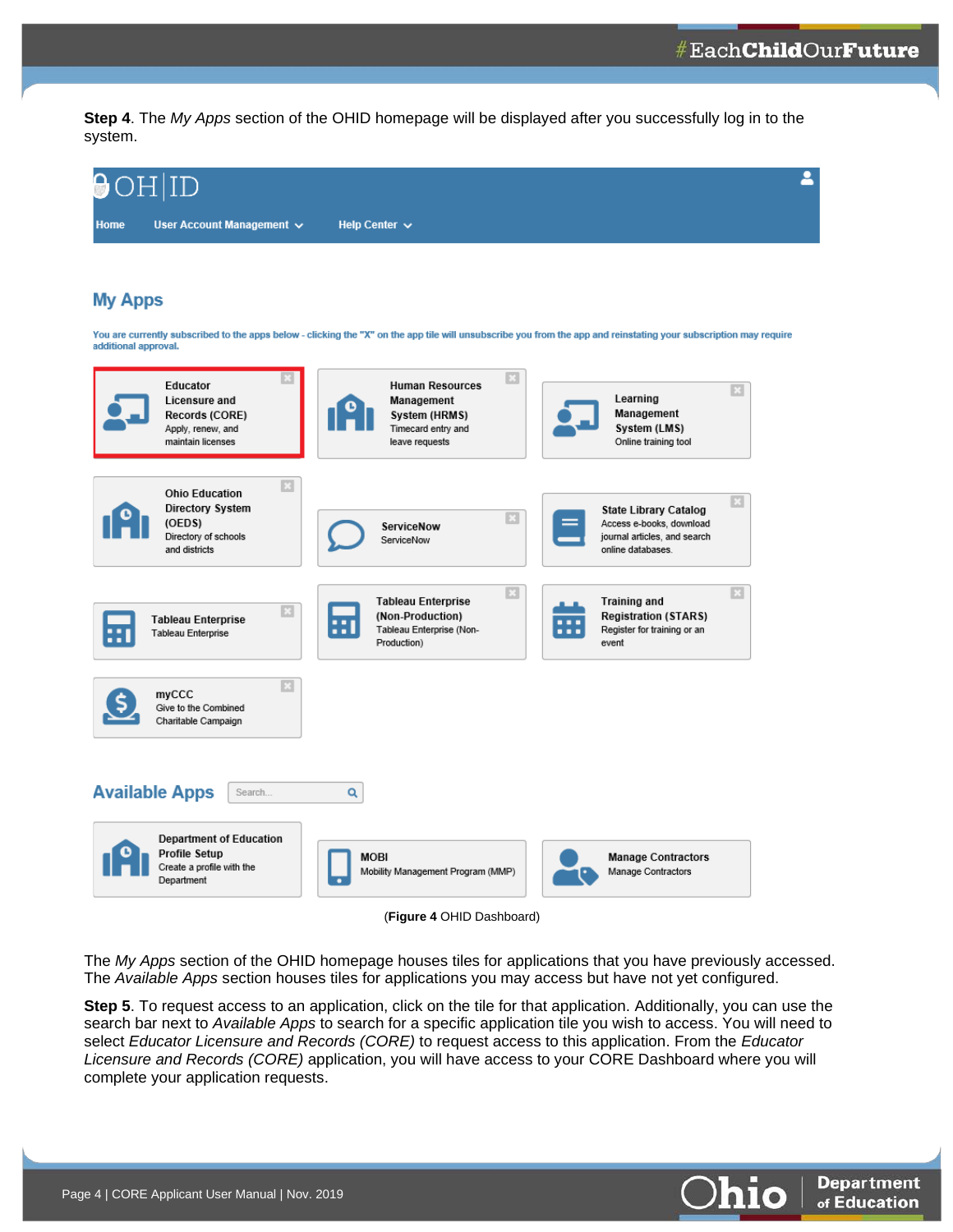**Step 6**. After you click on the tile, the terms and conditions for the application will pop up. Once you have scrolled to the bottom of the pop up, click the box next to *I Agree*. A checkmark will appear indicating you have accepted the terms and conditions. After accepting the terms and conditions, click *the Request Access* button to request access to the application.

|                                                   |                                                                                                                                                                                                                                                                                                                                                                                                                                                                                                                                                                                                                                                                                                                                            | × |                    |
|---------------------------------------------------|--------------------------------------------------------------------------------------------------------------------------------------------------------------------------------------------------------------------------------------------------------------------------------------------------------------------------------------------------------------------------------------------------------------------------------------------------------------------------------------------------------------------------------------------------------------------------------------------------------------------------------------------------------------------------------------------------------------------------------------------|---|--------------------|
| Home                                              | <b>Department of Education Profile Setup</b>                                                                                                                                                                                                                                                                                                                                                                                                                                                                                                                                                                                                                                                                                               |   |                    |
|                                                   | After creating an account in OHIID, the next step to accessing the Department of Education's applications is to<br>create a user profile with the Department of Education or link your new OH ID account to an existing Department<br>of Education profile. This application walks you through those steps, and only needs to be performed once.                                                                                                                                                                                                                                                                                                                                                                                           |   |                    |
| <b>My Apps</b>                                    |                                                                                                                                                                                                                                                                                                                                                                                                                                                                                                                                                                                                                                                                                                                                            |   |                    |
| You are currently<br>You do not have<br>Available | In order to proceed with this request, you must provide the following approval.<br>This system contains government information and is restricted to authorized users ONLY. Unauthorized<br>access, use, misuse, or modification of this computer system or of the data contained herein or in transit to<br>and from this system is strictly prohibited, may be in violation of state and federal law, and may be subject to<br>administrative action, civil and criminal penalties. Use of the system is governed by United States law and<br>Ohio law and policies.                                                                                                                                                                      |   | ditional approval. |
| DO<br>Acc                                         | You have no expectation of privacy in any material placed or viewed on this system. The State of Ohio<br>monitors activities on this system and may record and disclose those activities internally and to law<br>enforcement and other entities to ensure the proper and lawful use of its information and resources. Such<br>monitoring may result in the acquisition, recording and analysis of all data being communicated, transmitted,<br>processed or stored in this system by a user. The State of Ohio complies with state and federal law regarding<br>legally protected confidential information but may not treat any other use as private or confidential.<br>ANYONE USING THIS SYSTEM EXPRESSLY CONSENTS TO SUCH MONITORING. |   |                    |
|                                                   | The Ohio Department of Administrative Services reserves the right to take appropriate legal action in any<br>state or federal court to address any instances of unauthorized use of this site, and you consent to exclusive<br>jurisdiction and venue in such courts.                                                                                                                                                                                                                                                                                                                                                                                                                                                                      |   |                    |
|                                                   | <b>Agree</b>                                                                                                                                                                                                                                                                                                                                                                                                                                                                                                                                                                                                                                                                                                                               |   |                    |
|                                                   | <b>Request Access</b>                                                                                                                                                                                                                                                                                                                                                                                                                                                                                                                                                                                                                                                                                                                      |   |                    |

(**Figure 5** Terms and Conditions Page)

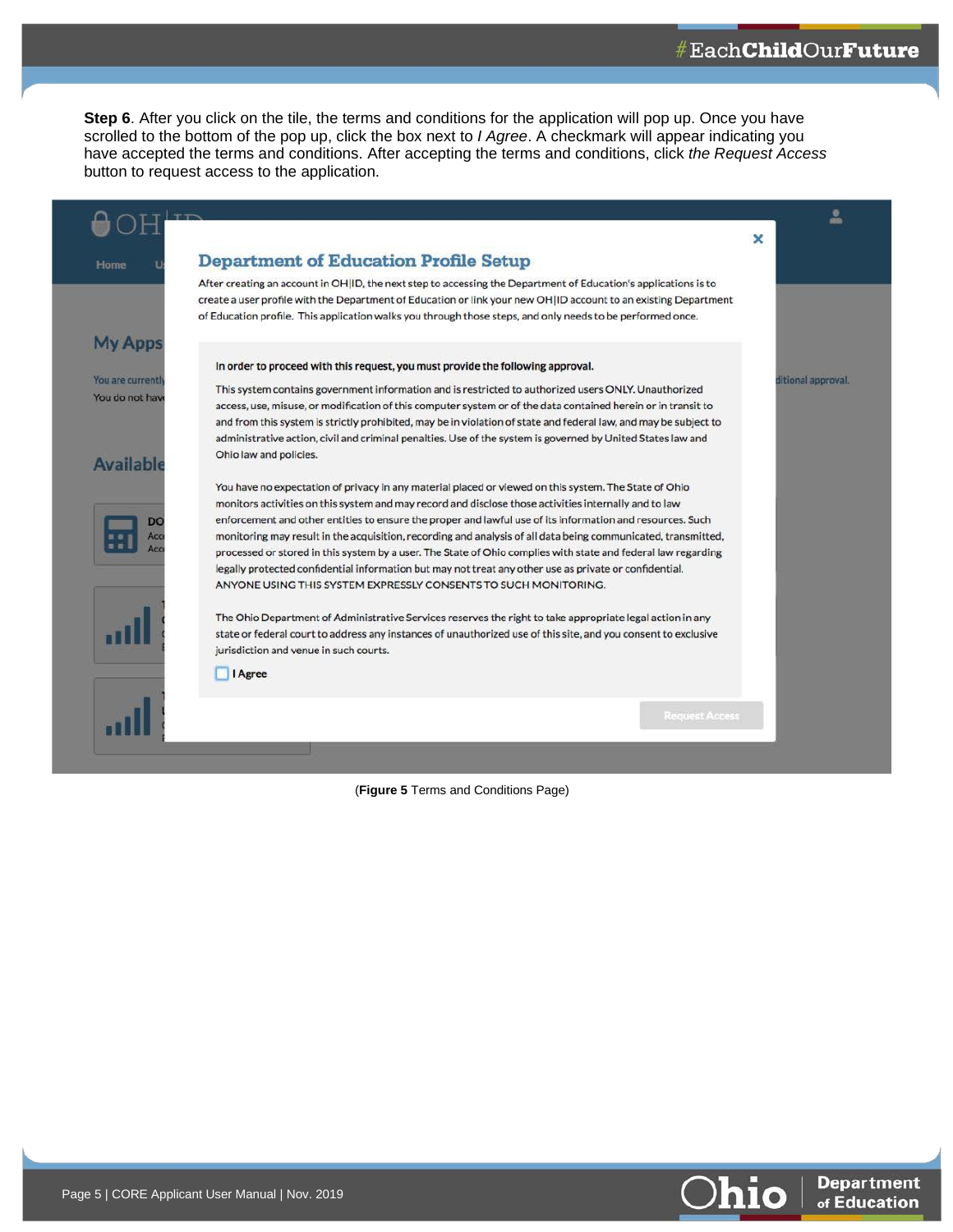### <span id="page-6-0"></span>**How Do I Request an Educator State ID Online?**

The Ohio Department of Education creates and assigns Educator State ID numbers to individuals in CORE. The Educator State ID is necessary to complete an application. Educator State IDs also help Department staff identify and eliminate the occurrence of duplicate records in the Department's database.

Please complete the following steps to request an Educator State ID:

- 1. First, you must have an OHID account. If you do not have an OHID account, please follow the instructions in the *Accessing the CORE System* section of this manual.
- 2. After you have created an OHID account, log in to the OHID portal and click *Educator Licensure and Records (CORE)* under **My Apps**.
- 3. Select *My Profile* in the red ribbon on the CORE Dashboard.

| Messages & Notifications                                                                                                                                                                                              |                       |                       | Go back to Dashboard K | Help <sup>O</sup> |
|-----------------------------------------------------------------------------------------------------------------------------------------------------------------------------------------------------------------------|-----------------------|-----------------------|------------------------|-------------------|
| • Home/Mailing address is missing. Please click Edit icon to update.<br>· Primary Email Address is missing. Please click Edit icon to update.<br>· Primary Phone Number is missing. Please click Edit icon to update. |                       |                       |                        |                   |
| A My Profile                                                                                                                                                                                                          |                       |                       |                        | $\bullet$         |
| Please be sure the contact information below is current.                                                                                                                                                              |                       |                       |                        |                   |
| Name:                                                                                                                                                                                                                 |                       |                       |                        |                   |
| Click 'Edit' to enter                                                                                                                                                                                                 |                       |                       |                        |                   |
|                                                                                                                                                                                                                       |                       |                       |                        |                   |
| <b>O</b> An Educator State ID is required. Please click on Obtain State ID.<br><b>Educator State ID:</b>                                                                                                              | SSN:                  | Date of Birth:        |                        |                   |
| 上 Obtain Educator State ID                                                                                                                                                                                            | Click 'Edit' to enter | Click 'Edit' to enter |                        |                   |
| Home/Mailing Address:                                                                                                                                                                                                 |                       |                       |                        |                   |
| Click 'Edit' to enter                                                                                                                                                                                                 |                       |                       |                        | Q                 |
| <b>Primary Phone:</b>                                                                                                                                                                                                 | <b>Primary Email:</b> |                       |                        |                   |

(**Figure 6** My Profile Page)

4. Click *Obtain Educator State ID* and answer the questions in the pop-up box. If you answer *Yes* to any of these questions, you already have an Educator State ID. You may be prompted to select an account that matches your demographic information. Once you have answered all the questions correctly, your Educator State ID will be assigned automatically and appear in the Educator State ID field on the My Profile screen.

**Please note:** If you are a credentialed educator in the State of Ohio, you already have an Educator State ID. You will see it on your Dashboard and in My Profile. *IF* you are a credentialed educator in the State of Ohio *and* the *Obtain Educator State ID* button appears, you may have a duplicate record. This requires maintenance in the Department's data system*.* **DO NOT click** *Obtain Educator State ID* **if you are a credentialed educator.** Please contact Educator Licensure Customer Support at [Educator.Licensure@education.ohio.gov](mailto:Educator.Licensure@education.ohio.gov) to correct the duplicate records.

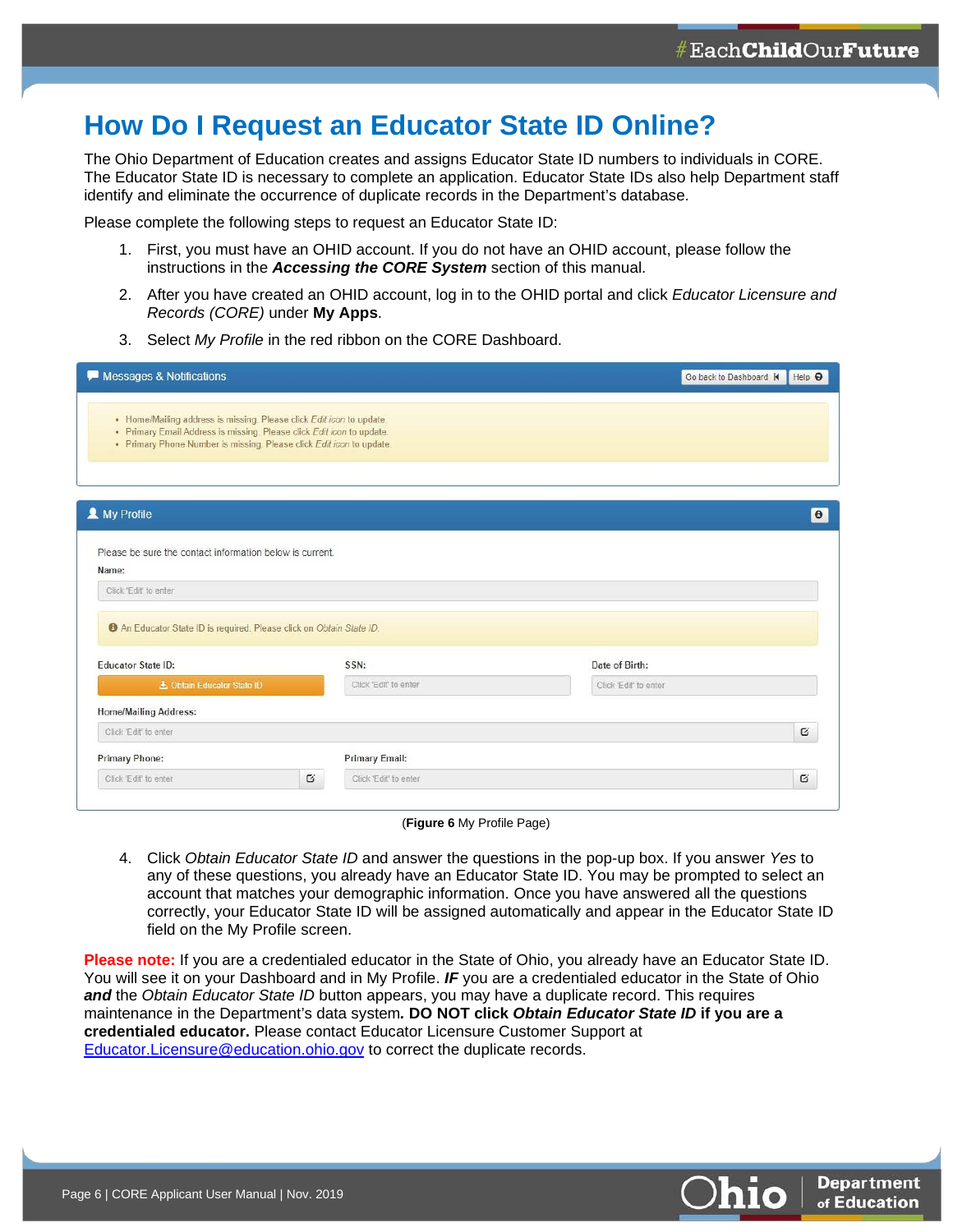| Obtain State ID                                                                                 |        |         |
|-------------------------------------------------------------------------------------------------|--------|---------|
| Please select Yes or No to the questions listed below:                                          |        |         |
| Have you ever requested educator licensure from the Ohio Department of Education?               | Yes No |         |
| Do you have an Issued or Expired educator license, certificate, or permit in the State of Ohio? | Yes No |         |
| Are you currently an enrolled e-Signer for licensure requests in the CORE system?               | Yes No |         |
|                                                                                                 |        |         |
|                                                                                                 |        | Close I |

(**Figure 7** Obtain State ID Pop-Up Box)

# <span id="page-7-0"></span>**Educator Licensure and Records (CORE)**

You will be able to navigate the Educator Licensure and Records (CORE) online system from your CORE Dashboard. This easy-to-use page allows you to access the features in CORE. The items that appear on your CORE Dashboard are customized to you. The red ribbon at the top of the page will indicate access areas based on your unique user role(s).

# <span id="page-7-1"></span>**My Profile**

The **My Profile** section of the Dashboard houses your demographic information. **Please note that you must update your information under My Profile before starting or submitting an application.** To access your information in **My Profile**:

- 1. Click **My Profile** in the red ribbon at the top right of the screen on the CORE Dashboard.
- 2. Update your information (address, phone or email) by clicking the  $\Box$  edit icon.
	- o Click *Edit* in the section that needs updated and make the necessary changes in the pop-up box.
	- o Click *Save*.
	- o Click *Return to Page* when you are finished updating your information.
- 3. Click *Go back to Dashboard* to return to your CORE Dashboard.



It is important to keep your information current. The Department uses the information in **My Profile** to contact applicants regarding their applications.



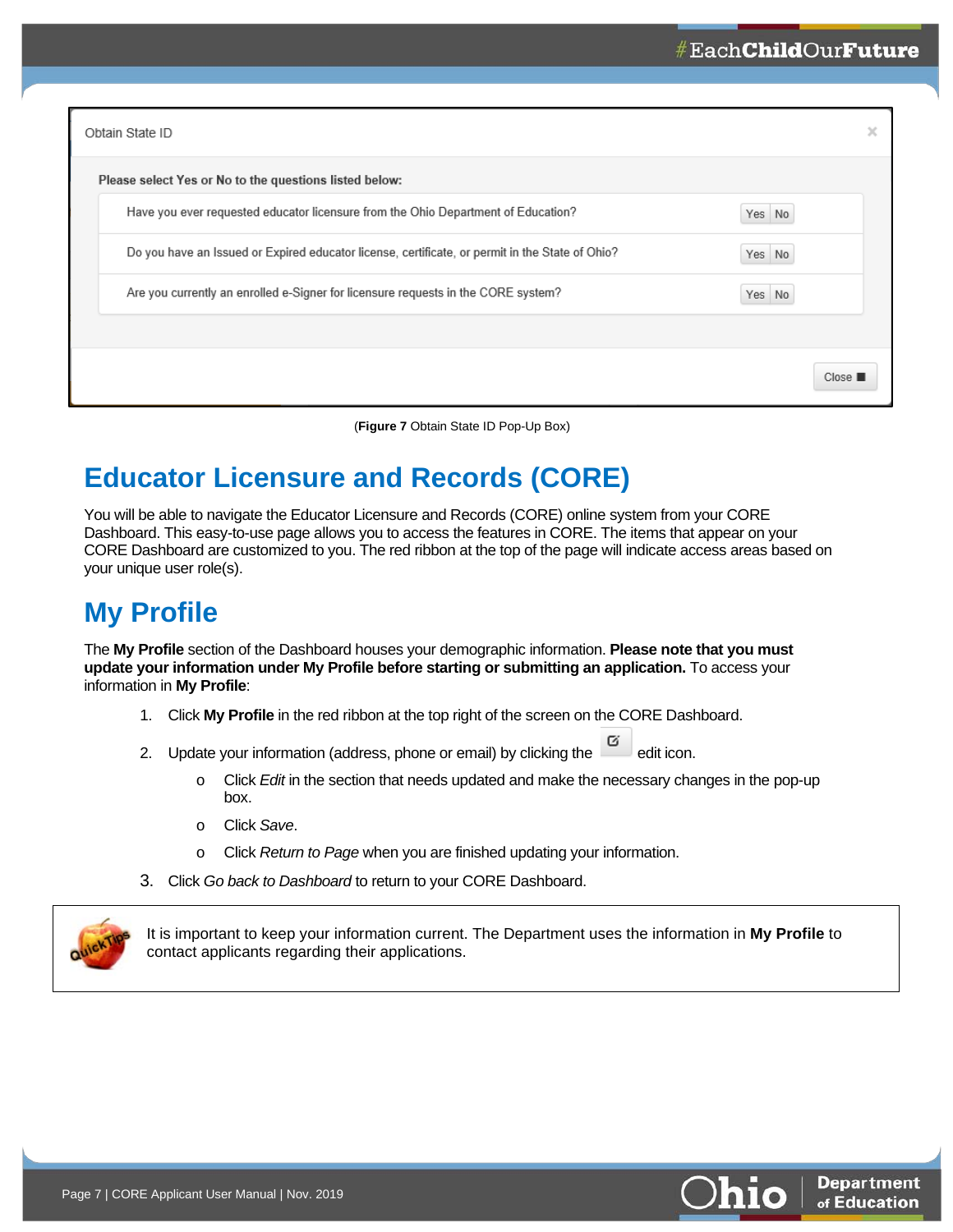#### <span id="page-8-0"></span>**NAME CHANGE**

Please follow the steps below to change the name that appears on your educator license or permit. Please note that the name on your educator license must match the name on your current, valid Ohio driver's license or state ID card. If your driver's license or state ID card reflects a different name, you must first update your state ID at the Bureau of Motor Vehicles. The process to change your name in CORE and OHID will not work if your name does not match what appears on your driver's license or state ID card.

Updating your name is a two-step process. In the first step you will update your name within CORE. In the second step you will update your name in OHID.

#### **Step 1 – Update Your Name in CORE**

- 1. Login to OHID [\(https://ohid.ohio.gov\)](https://ohid.ohio.gov/).
- 2. Under **My Apps**, click *Educator Licensure and Records (CORE)*.
- 3. At the top of the screen you will see *Welcome* and then your name.
- 4. Click your name. The screen will show the contact information for your CORE account.
- 5. Click *Manage Name*. A warning will display.
- 6. Click *Change Name* to proceed.
- 7. Enter your Ohio driver's license or state ID number. If you do not have an Ohio driver's license or state of Ohio ID card, select *click here* to upload a scanned copy of your identification card.
- 8. Enter your first name, middle name and last name. Please note, this information must match exactly as it appears on your current Ohio driver's license or state ID card.
- 9. Click *Save*. Your updated information should now be displayed.

#### **Step 2 – Update Your Name in OHID**

- 1. After completing Step 1, click the blue *LOGOUT* button in the upper right of **MY HOME PAGE**. Your screen will update, and you will be routed to the OHID Dashboard.
- 2. Click the small triangle to the right of the *User Account Management* menu. This will open a menu with an option to *Update Profile*. On the *Update Profile* screen, you can update all your information. Update your profile name to match what you entered in CORE. Your name must match exactly to link your OHID profile to your CORE profile.
- 3. Make the necessary changes.
- 4. Double-check the information is correct and click *Update*.
- 5. Under account settings, click *Manage Name* to update your information.
- 6. Log out.
- 7. Close all browser windows.
- 8. Log back in.

Logging out and logging back in is essential for allowing the system to update your profile. You may verify your updated information by viewing your CORE profile and your OHID profile. You may also print a revised copy of your active license or permit reflecting your name change under **My Credentials** from your CORE Dashboard.

If you encounter any error messages during Steps 1 or 2, please email [profile.help@education.ohio.gov](mailto:profile.help@education.ohio.gov) with the error message and a summary of what you are trying to accomplish.

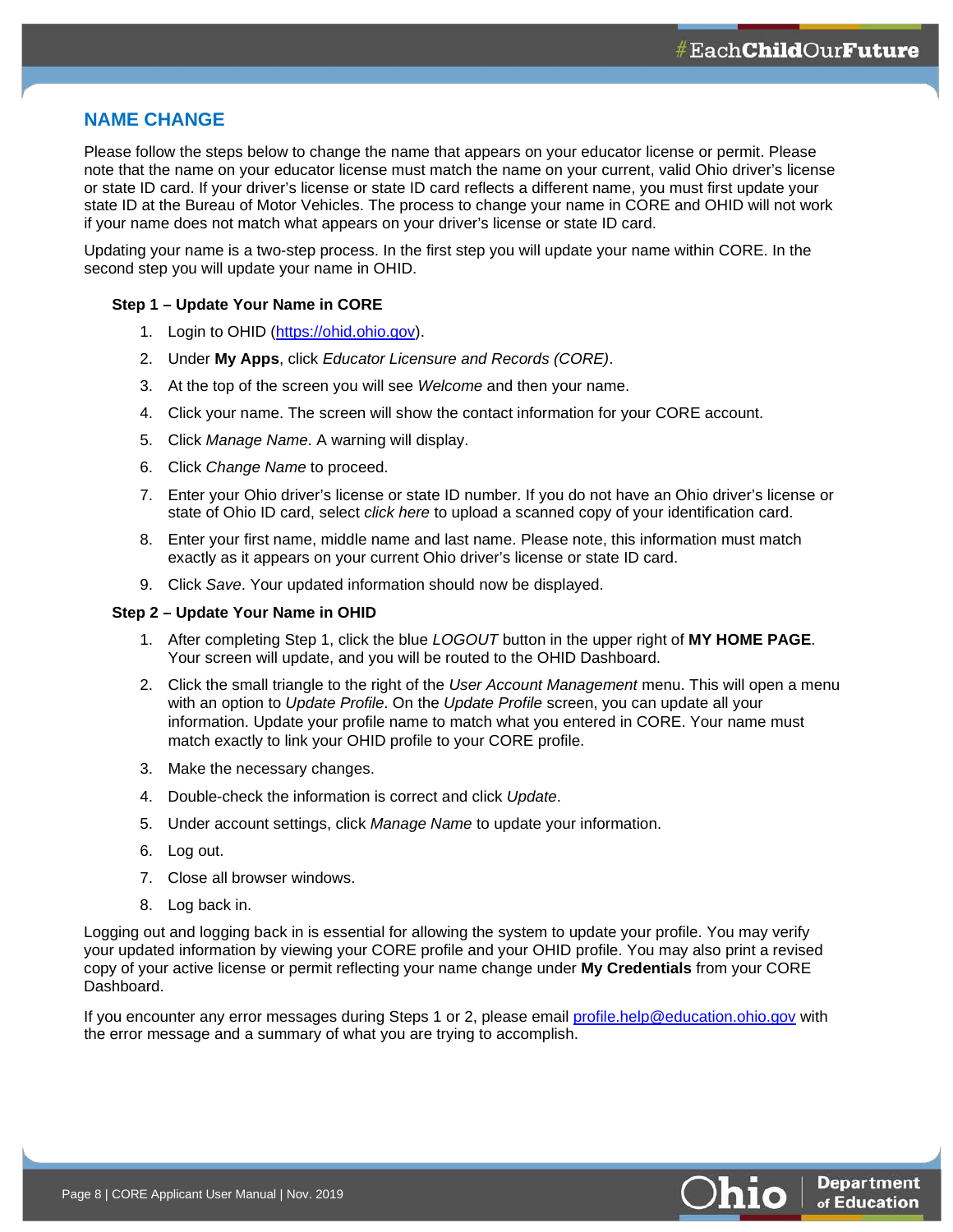#### <span id="page-9-0"></span>**DASHBOARD FEATURES**

- The **HELP** icon in the blue ribbon at the top of the Messages & Notifications box links to a list of helpful resources.
- **Messages & Notifications** displays the most recent notifications.
- **My Credentials** displays your active and historical credential information. From this section, you may begin an application for a new license or renew, advance, align or transition currently held licenses. You also may download and print a copy of your active credential. NOTE: You must click *View History* to see a full list of your credential history.
- **My Application Status** displays the status of your application(s). You may edit, delete or submit an application you began previously. You may edit or delete any application you have not yet submitted. Click *Action* next to the credential application you need to edit. You may change any information except the type of credential you requested. If you requested the wrong credential, you must delete the application request and start a new one.
- **My Account** displays your payment history and current account balance. You may make a payment from this section. Submitting a payment is easy with the secure, online system that accepts credit cards and electronic checks (E-Checks) for licensure applications. You may also request a refund if you have a positive balance available that you will not be applying toward a future application.
- **My Documents** displays documents you have uploaded to your account. You may upload required transcripts and other documents.
- **My Background Checks** displays your BCI/FBI background check history.
- **My Resident Educator Summary** allows Resident Educator and Alternative Resident Educator license holders to view their progress in the Resident Educator program and the results of any Resident Educator Summative Assessment scores.
- **Assessment Data** displays your licensure exam history.
- **High Performing Educator Summary** displays your eligibility criteria information for the consistently high-performing teacher designation.

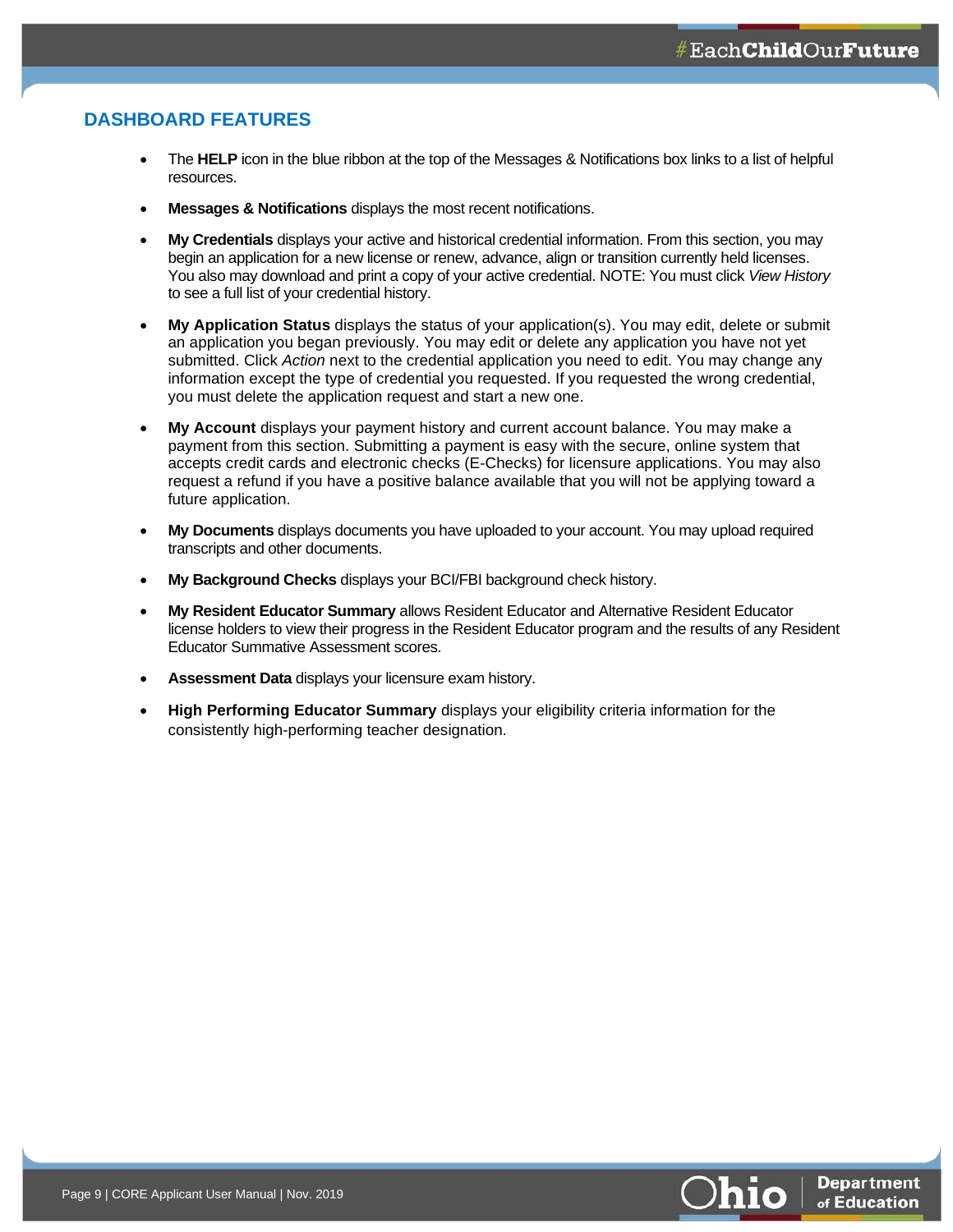## <span id="page-10-0"></span>**How Do I Submit a New Application?**

#### **Please complete the following steps to apply for licensure:**

- 1. To begin an application for a NEW credential, click *Apply for a NEW Credential* in the **My Credentials** section on your CORE Dashboard.
- 2. A pop-up screen will prompt you to select an application type.

| Apply for a Credential                                                   | $\times$                                     |
|--------------------------------------------------------------------------|----------------------------------------------|
| Please select the option below that describes what you would like to do: |                                              |
| Apply for a <b>NEW</b> credential                                        | Take action on my <b>EXISTING</b> credential |
|                                                                          |                                              |
|                                                                          | Close <sup>1</sup>                           |
|                                                                          | (Figure 8 Apply for a Credential Pop-Up Box) |

3. Click *Apply for a NEW credential* if you wish to apply for a new license.The next screen is organized by categories of licenses. Click the category to view a list of available licenses. Example: Click *Teachers* to view a list of all licenses for which a teacher may apply.

| Apply for a Credential                                                                              |                                                                                                                                                                                                                                                                                               |  |  |
|-----------------------------------------------------------------------------------------------------|-----------------------------------------------------------------------------------------------------------------------------------------------------------------------------------------------------------------------------------------------------------------------------------------------|--|--|
| Please select the option below that describes what you would like to do:                            |                                                                                                                                                                                                                                                                                               |  |  |
| Apply for a <b>NEW</b> credential                                                                   | Take action on my EXISTING credential                                                                                                                                                                                                                                                         |  |  |
| Teachers                                                                                            |                                                                                                                                                                                                                                                                                               |  |  |
| underlined link below for more information. Then click on 'Apply' to begin the application process. | Please select the type of the credential you would like and read the credential description below CAREFULLY before choosing which credential<br>to apply for, to ensure you are applying for the correct credential and that you understand the associated requirements. You may click on any |  |  |
| <b>Resident Educator License - 4 Year</b>                                                           | <b>Resident Educator License - 4 Year</b>                                                                                                                                                                                                                                                     |  |  |
| Professional Teaching License - 5 Year                                                              | This application is to be used when applying for a NEW TEACHING license<br>based on completion of an approved licensure program.                                                                                                                                                              |  |  |
| <b>Provisional Career Tech Workforce Development</b><br>$l$ icense $-2$ Yr                          | Applicants who completed an approved licensure program in another state,<br>please click here for additional information about supporting documents that                                                                                                                                      |  |  |
| Temporary Military Science License - 1 Year                                                         | are required for this application.                                                                                                                                                                                                                                                            |  |  |
| Associate License - 5 Year                                                                          | A new teaching license would be issued as a RESIDENT EDUCATOR<br>license if the applicant: 1) is a new graduate, OR 2) holds another Ohio                                                                                                                                                     |  |  |
| Interim License - 1 Year                                                                            | teaching license that is also a resident educator license or a provisional<br>license.                                                                                                                                                                                                        |  |  |
| Supplemental Teaching License - 1 Year                                                              | Please click here for information regarding required BCI and FBI criminal<br>background checks for initial licensure.                                                                                                                                                                         |  |  |
| Visiting International Teacher License - 3 Year                                                     |                                                                                                                                                                                                                                                                                               |  |  |
| Out-of-State Educator License - 1 Year                                                              | <b>Apply</b>                                                                                                                                                                                                                                                                                  |  |  |

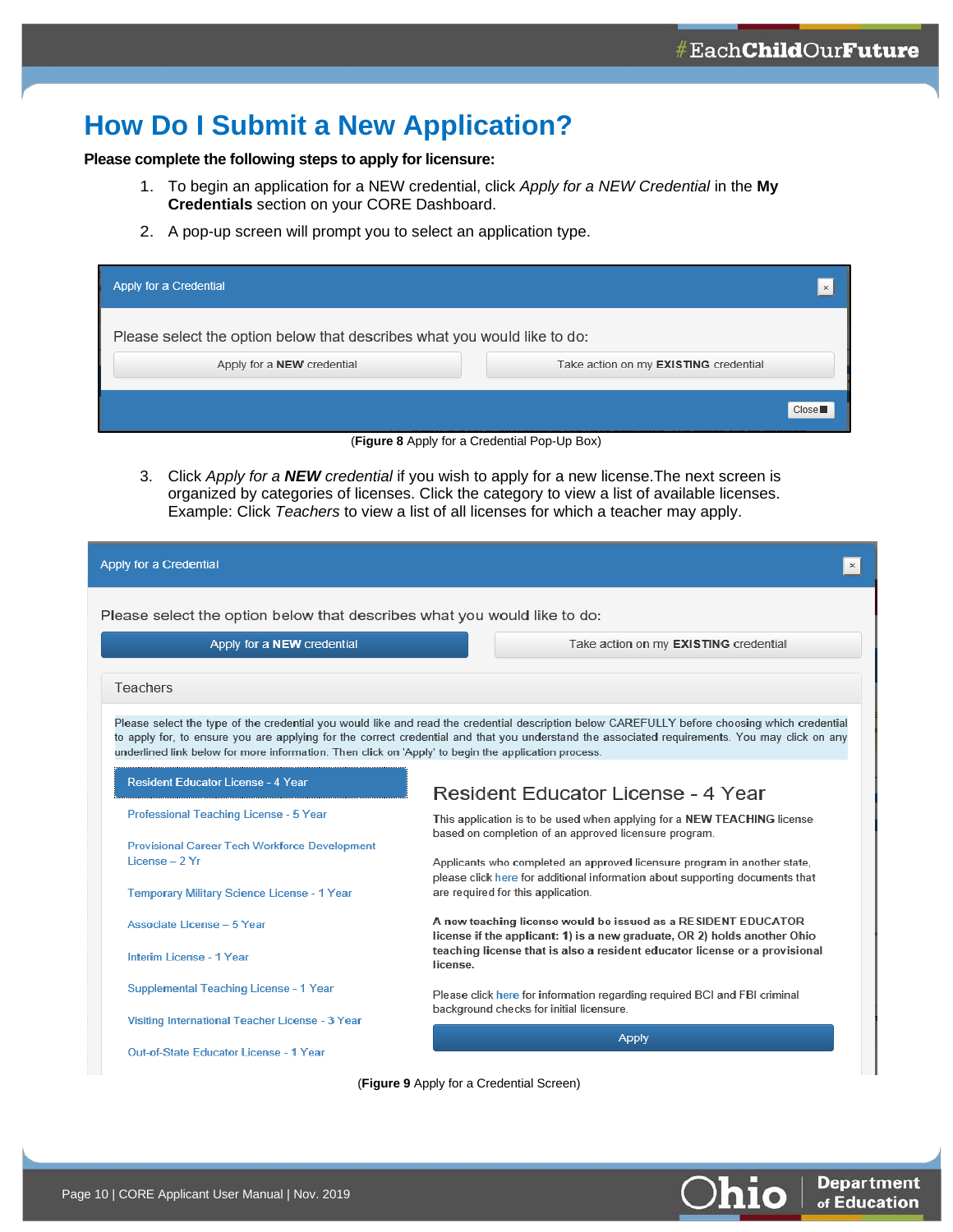- 4. Select a license type to get a full description of that credential and helpful links to more information for out-of-state applicants, background checks and other requirements.
- 5. Once you have selected the license type, click *Apply* to begin the application.

#### **Complete the following steps to take action on an existing license:**

1. From your CORE Dashboard under My Credentials , select the *Action* button next to your previously issued credential and select the appropriate action from the dropdown menu (e.g., Advance, Renew, Transition, etc.).

| <b>My Credentials</b>                                                                 | View History $\odot$<br>Apply for NEW Credential $+$                                                                                                                                                                                                                                                                                                                                                                                                            |  |
|---------------------------------------------------------------------------------------|-----------------------------------------------------------------------------------------------------------------------------------------------------------------------------------------------------------------------------------------------------------------------------------------------------------------------------------------------------------------------------------------------------------------------------------------------------------------|--|
| ♦<br><b>Status</b><br>Credential                                                      | If you have never held an Ohio license or are applying to receive a new credential that<br>you have not previously held, please click the Apply for NEW Credential button. If you<br>are a license holder renewing or modifying a license that you currently hold or have held<br>in the past, please find the credential in the list below and select the Action button.<br>Effective<br>Credential<br>Expiration<br>Year <b>V</b><br>Number<br>Action<br>Date |  |
| 5 Year Professional<br><b>Expired</b><br>Adolescence to Young Adult<br>(7-12) License | 06/30/2014<br>2009<br>Action -                                                                                                                                                                                                                                                                                                                                                                                                                                  |  |
| 2 Year Provisional Adolescence<br><b>Expired</b><br>to Young Adult (7-12) License     | 2007<br>06/30/2009<br>Action $\sim$                                                                                                                                                                                                                                                                                                                                                                                                                             |  |
| Total credentials: 2                                                                  |                                                                                                                                                                                                                                                                                                                                                                                                                                                                 |  |

(**Figure 10** My Credentials Section of CORE Dashboard)

2. Make the appropriate selections in the pop-up box (e.g., select the effective date, etc.) and click *Start Application Process*.

| <b>Start Credential Application Process</b>                                  |                                       |                               | $\,\mathrm{x}$                            |
|------------------------------------------------------------------------------|---------------------------------------|-------------------------------|-------------------------------------------|
| Credential:<br>5 Year Professional Adolescence to Young Adult (7-12) License |                                       |                               |                                           |
| You chose to:<br>Renew                                                       | <b>Effective:</b><br>Please select. V | <b>Will Expire:</b><br>$\sim$ |                                           |
|                                                                              |                                       |                               | <b>Start Application Process</b><br>Close |

<span id="page-11-0"></span>(**Figure 11** Start Application Process Pop-Up Window)

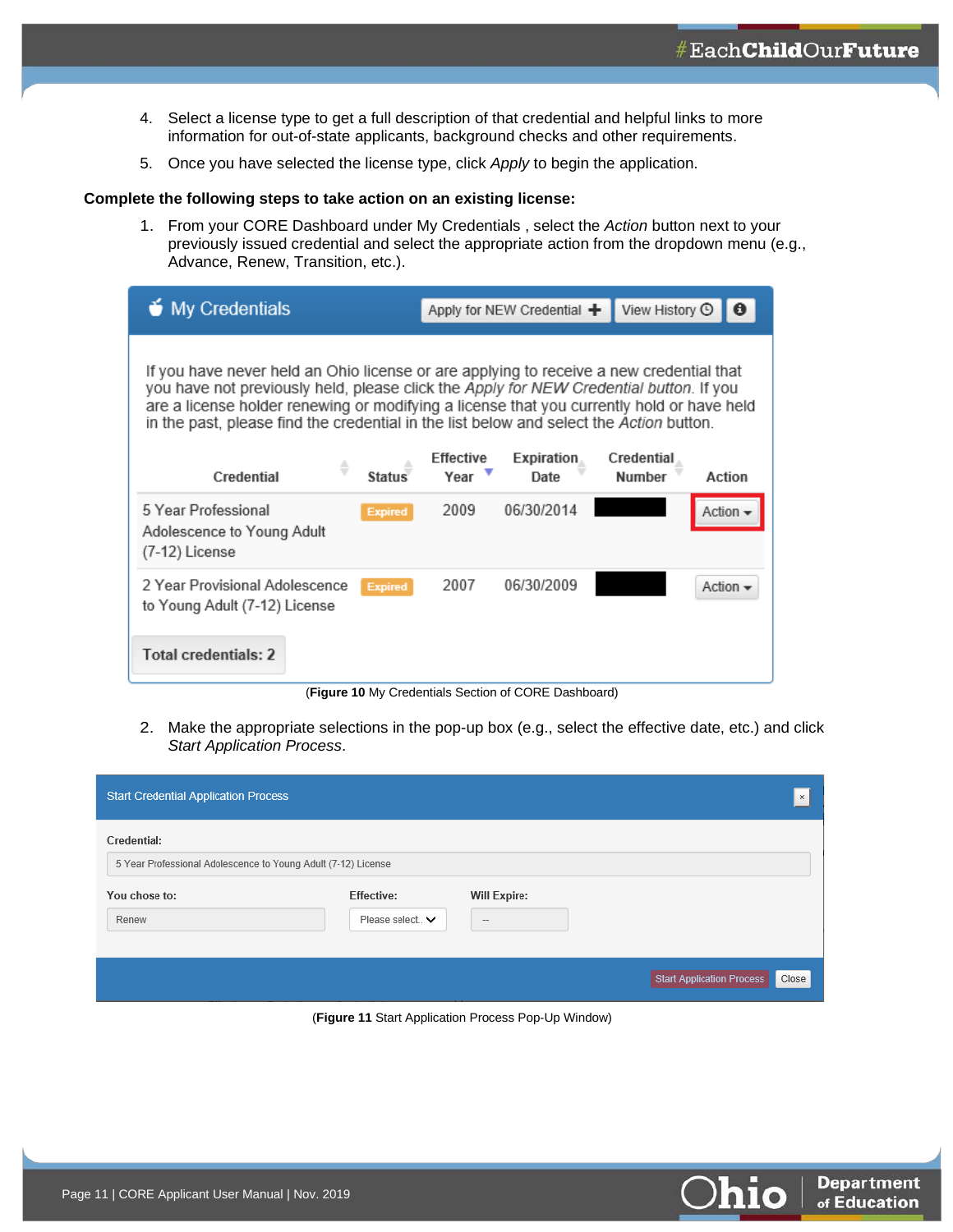#### **APPLICATION INFORMATION**

Throughout the application process, you must provide information related to your specific application. You will be required to answer questions regarding your residency, military service and criminal history. Additionally, you must electronically sign your application by selecting *Yes* in the **Applicant Signature** section. Please see below for information regarding some of the prompts.

- **Effective Date**. If applicable, you will need to select an effective date for your credential during the application process. **Note that all credentials will be "effective" on July 1 of the chosen effective year.**
- **E-Signature**. If your application requires an electronic signature from an employing school/district/LPDC or from an Ohio college/university, enter the IRN provided by the organziation or the name of the organization. Select the correct organzation by clicking the name or IRN in the list that populates. You also may click *Find* and type the IRN or organization name in the pop-up box provided and click *Find Organization*. If you accidentally select the wrong organization, simply click *Reset* to clear the selection.
- **Documents**. If your application requires the submission of documents, click *Upload Documents*. Please note that you may open and view your previously uploaded documents.



#### **Transcripts**

If a transcript is required to process your application, please scan and upload your original, official transcript in PDF format only. **We cannot accept grade reports, photos of transcripts or unofficial transcripts.** It is not necessary to resubmit transcripts already on file. Please see the following requirements before uploading your transcripts:

- The date your degree was awarded must be visible.
- Include all pages of transcript (front and back).
- Registrar's signature and transcript key/guide must be visible.
- Create one PDF file per transcript (do not upload pages separately).
- Upload transcripts from multiple universities separately (each transcript should be one PDF file).
- Electronic transcripts may only be sent **directly from the issuing college/university** to [educator.licensure@education.ohio.gov.](mailto:educator.licensure@education.ohio.gov)
- Please do not submit transcripts that will expire or are password protected or locked.
- If you completed your coursework outside the US, you must provide a course-by-course analysis from a Department approved international credential evaluation service for college coursework completed outside the United States. Please see our [list of approved organizations.](http://education.ohio.gov/getattachment/Topics/Teaching/Licensure/Out-of-State-Licensure/LIST-OF-INTERNATIONAL-CREDENTIAL-EVALUATORS.pdf.aspx?lang=en-US)

Additionally, you may mail your original, official transcript to our office for review:

**Ohio Department of Education Office of Educator Licensure 25 S. Front Street, Mail Stop 504 Columbus, OH 43215**



#### **Bundling Applications**

You may bundle multiple applications of the same license type and action and pay for all of them at once. For example, if you have multiple five-year professional licenses to renew, you may bundle them and submit one application and payment. Click *Request Additional Credential* at the bottom of the application.

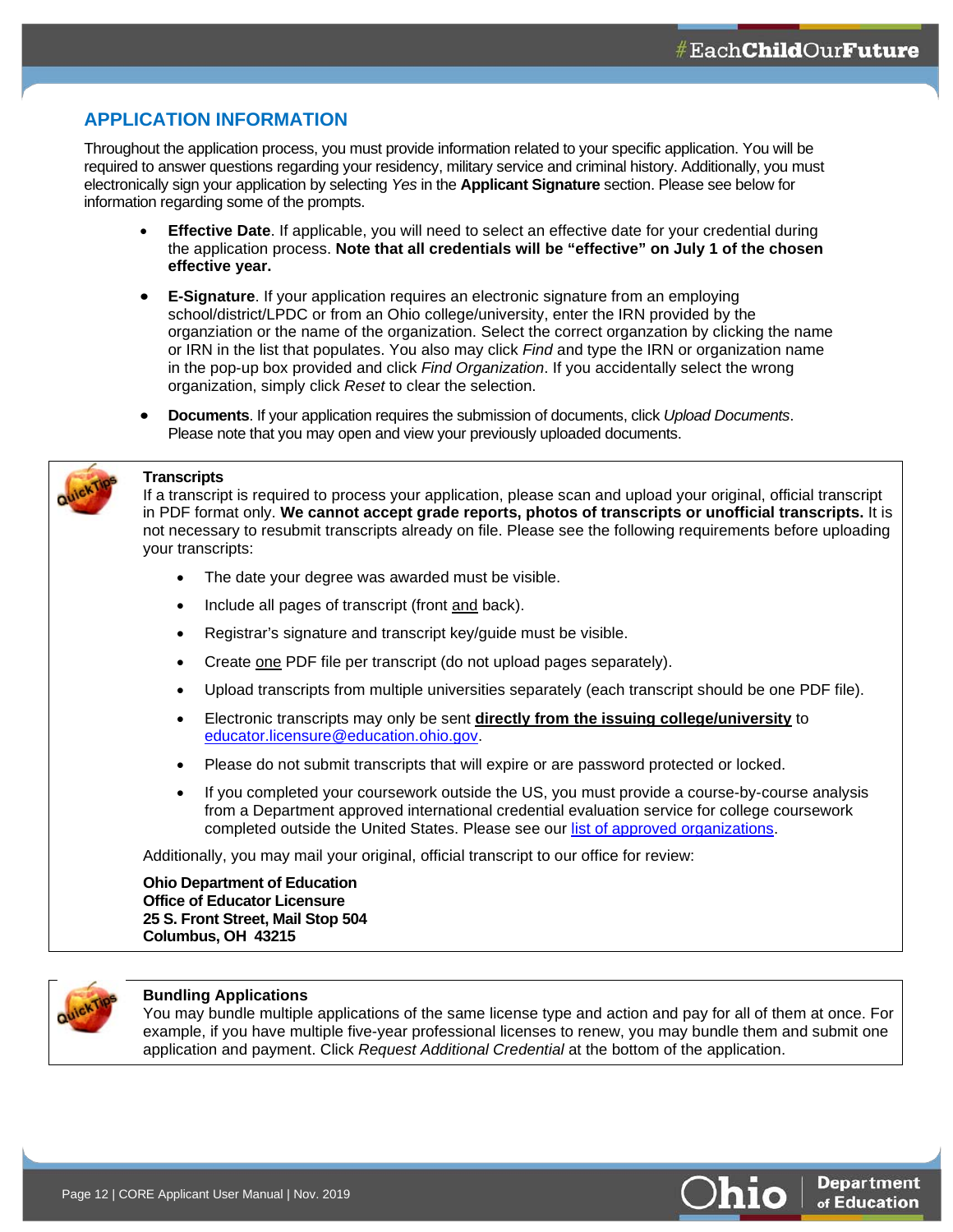#### <span id="page-13-0"></span>**APPLICATION PAYMENT**

- 1. **Pay and Submit Applications**. Click *Include* for the application(s) you wish to submit. You will see the total amount due for all applications selected.
- 2. Click *Continue*. You will see a pop-up box verifying you are navigating to the external payment site to process your secure, online payment.
- 3. Click *Continue* to make your payment or *Cancel* if you do not wish to make a payment yet. Do not click your browser's back button from this screen.

| Pay and Submit Applications                                                              |                           |
|------------------------------------------------------------------------------------------|---------------------------|
| \$ Credential Applications Payment                                                       |                           |
| You have started the following Credential Applications:<br>Initiated<br>Credential(s)    |                           |
| 04/20/2018 4 Year Resident Educator Early Childhood (P-3) License / New Out of State     | Do Not Include<br>Include |
|                                                                                          |                           |
| <b>E</b> Total Amount Due                                                                |                           |
| This amount reflects the total amount due based on your selection(s) and any positive or | <b>Total Amount Due:</b>  |
| negative balances in your account. Please submit the amount shown.                       | \$160.00                  |
|                                                                                          |                           |
|                                                                                          |                           |
|                                                                                          | Continue<br>Close I       |

(**Figure 12** Pay and Submit Applications Screen)

4. **Choose Payment Method**. You may pay for your application with a credit card or electronic check (Echeck). Select one of these choices in the **Payment Method** drop-down menu. Click *Next*.

| Choose Payment Method                  |                       |  |
|----------------------------------------|-----------------------|--|
| Payment Amount:* \$160.00              | <b>Payment Method</b> |  |
| <b>N</b> -SELECT-V<br>Payment Method:* | Payment Entry         |  |
| <b>Next</b><br>Cancel<br>Ш             | Payment Review        |  |
|                                        |                       |  |

#### (**Figure 13** Choose Payment Method Screen)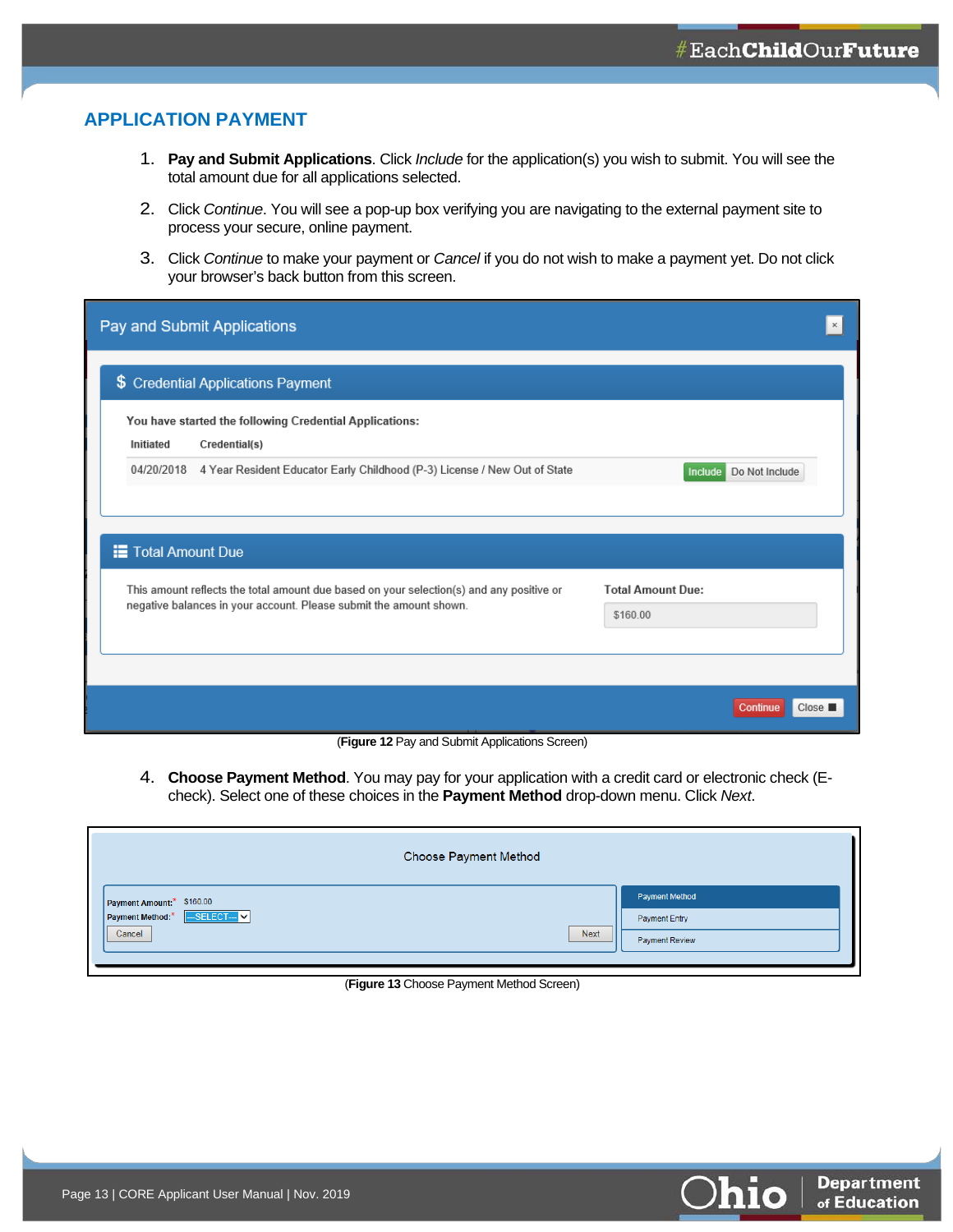#### <span id="page-14-0"></span>**E-CHECK PAYMENT**

• You may use either a checking or savings account to make a payment by E-check. Enter the bank routing number, your bank account number and your email address. Then click *Review* to proceed.

| Payment Amount:*               | \$160.00                                                                                         |
|--------------------------------|--------------------------------------------------------------------------------------------------|
| Payment Method:*               | E-Check                                                                                          |
|                                | 2400<br>91-548/1221<br>$\bullet$<br>PAY<br>TO THE<br>ORDER OF<br><b>DOLLARS</b>                  |
|                                | FOR.<br>#122105278 : 6724301068<br>51.00 lin<br>Check Number<br>Routing Number<br>Account Number |
| <b>Bank Routing Number:</b> *  |                                                                                                  |
| <b>Bank Account Number:</b> *  |                                                                                                  |
| Re-Enter Bank Account Number:* |                                                                                                  |
| Email:                         | mary.teacher@yahoo.com                                                                           |
| Back                           | Review                                                                                           |

#### (**Figure 14** E-Check Payment Screen)

• **Review Payment Details.** Review the details on the following screen and click *Make Payment* if the information displayed is correct. If you need to make changes, click *Back* to return to the previous screen.

|                                       |                        | <b>Review Payment Details</b> |
|---------------------------------------|------------------------|-------------------------------|
| <b>Payment Amount:</b>                | \$160.00               |                               |
| <b>Payment Method:</b>                | E-Check                |                               |
| <b>ACH Bank Routing Number:</b>       | 000110110              |                               |
| <b>ACH Bank Account Number: 74123</b> |                        |                               |
| Email:                                | mary.teacher@yahoo.com |                               |
| <b>Back</b>                           |                        | Make Payment                  |

(**Figure 15** Review Payment Details Screen)

- While your payment is processing, a spinning circle will appear. **DO NOT press any keys on your keyboard or use your mouse during this time to ensure proper payment processing.**
- **Application Submitted**. After your payment is processed, you will return to your Dashboard where you may view the status of your application.
- **Verify Payment**. In the My Account section, you will see your payment posted to your account. You will receive an email confirmation of the submission of your application. If you click *Email Receipt*, you will receive a separate email verifying your payment.

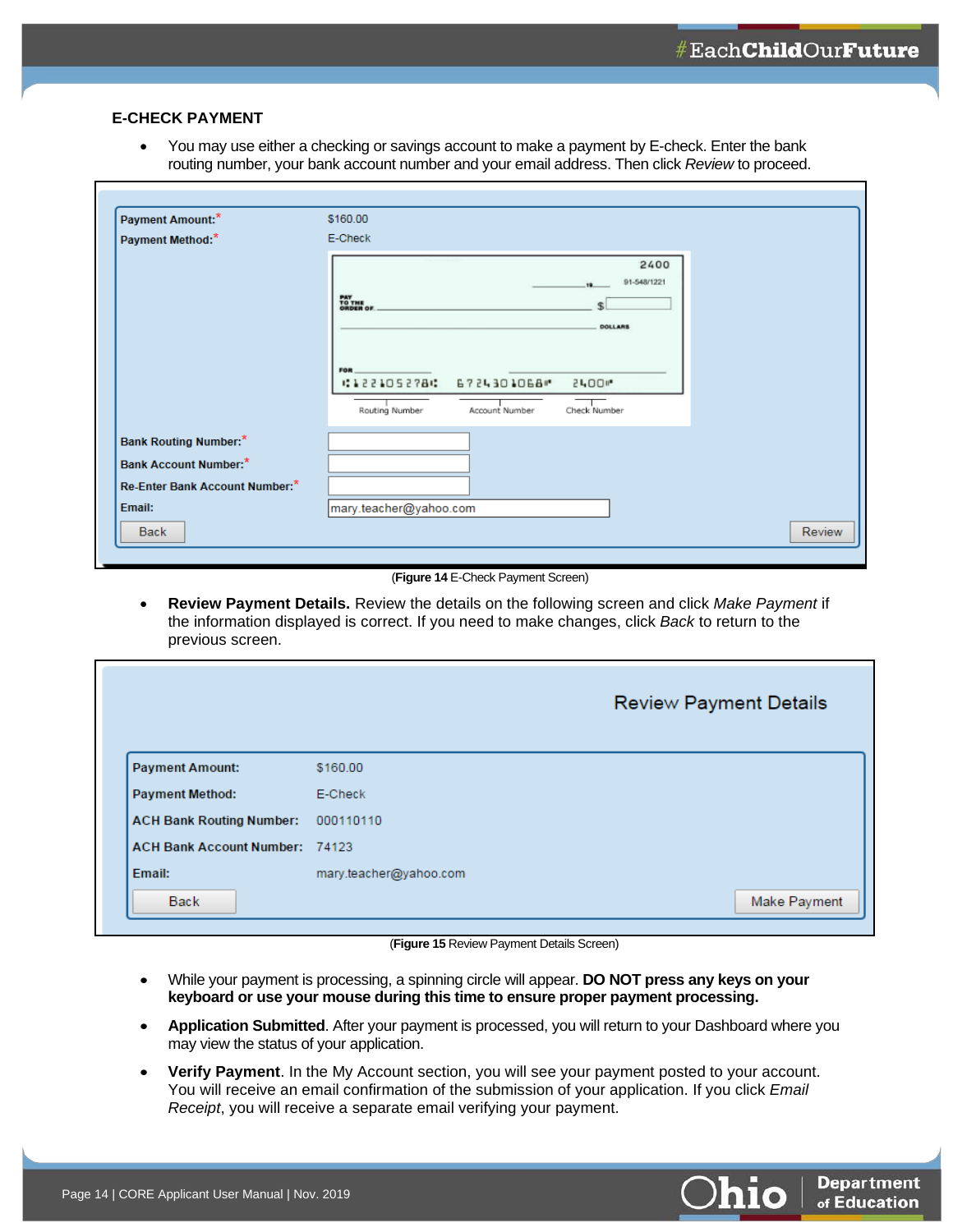#### <span id="page-15-0"></span>**CREDIT CARD PAYMENT**

• Select *Credit Card* from the **Choose Payment Method** screen to process a credit card payment. The following credit cards may be used: American Express, Discover, Master Card or Visa. **Please note:** You must use a credit card or a debit card that does NOT require a PIN. Cards that require a PIN are not accepted. Prepaid cards are acceptable if they do not require a PIN.

| <b>Enter Payment Information</b>                                                                                             |                                                                           |              |  |  |
|------------------------------------------------------------------------------------------------------------------------------|---------------------------------------------------------------------------|--------------|--|--|
| Please enter your credit card payment and billing information below. All of the fields marked with an asterisk are required. |                                                                           |              |  |  |
|                                                                                                                              | The following link provides information regarding the card security code. |              |  |  |
|                                                                                                                              |                                                                           |              |  |  |
| Ohio Department of Education - Educator Licensure Payment Summary                                                            |                                                                           |              |  |  |
| Total: \$160.00                                                                                                              |                                                                           |              |  |  |
| <b>Payment Information</b>                                                                                                   |                                                                           |              |  |  |
| * Credit Card Number:                                                                                                        | * Credit Card Type:                                                       | Ÿ            |  |  |
| * Expiration Month:<br>◡                                                                                                     | * Expiration Year:                                                        | $\checkmark$ |  |  |
| * Card Security Code:                                                                                                        |                                                                           |              |  |  |
|                                                                                                                              |                                                                           |              |  |  |
|                                                                                                                              | <b>Billing Information</b>                                                |              |  |  |
| First Name: Mary                                                                                                             | Middle Name:                                                              |              |  |  |
| * Last/Business Name: Teacher                                                                                                | * Phone:                                                                  |              |  |  |
| * Address Line 1:                                                                                                            | Address Line 2:                                                           |              |  |  |
| * City:                                                                                                                      | * State/Province/Region:                                                  |              |  |  |
| * Zip/Postal Code:                                                                                                           | Country:                                                                  | $\checkmark$ |  |  |
| Email:<br>mary.teacher@yahoo.com                                                                                             | Email Receipt: 7                                                          |              |  |  |
| Continue                                                                                                                     |                                                                           | Cancel       |  |  |

(**Figure 16** Credit Card Payment Screen)

- Enter the necessary information on the credit card payment screen. The fields indicated with an asterisk are required. You must provide an email address and check the *Email Receipt* box to receive an email confirmation of your payment. Click *Continue* when you are finished.
- **Review Payment Details**. Review the details on the following screen and click *Confirm* if the information displayed is correct. If you need to change any information, click *Back* to return to the previous screen.
- While your payment is processing, a spinning circle will appear. **DO NOT press any keys on your or use your mouse during this time to ensure proper payment processing.**
- **Print Receipt (for credit card payments only)**. Your receipt will appear on the next screen. You may print this for your records. You also will receive an email receipt if you checked the *Email Receipt* box and provided your email during the payment process. Click *Continue*.